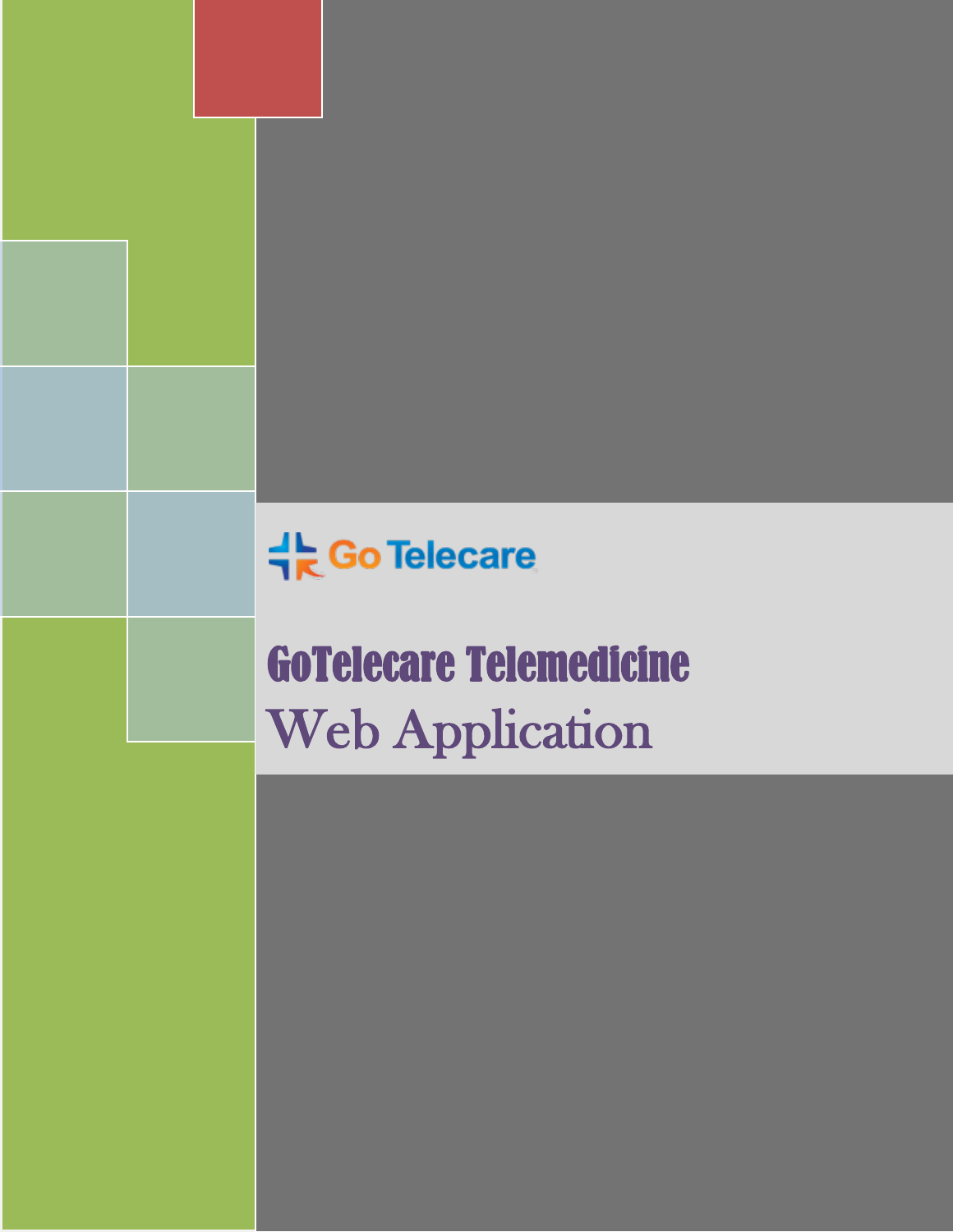## Table of Contents

| $\bullet$ |                                                                     |  |
|-----------|---------------------------------------------------------------------|--|
| $\bullet$ |                                                                     |  |
| $\bullet$ |                                                                     |  |
| $\bullet$ |                                                                     |  |
| $\bullet$ |                                                                     |  |
| $\bullet$ |                                                                     |  |
| $\bullet$ | GoTelecare Web application for consultation in Hand Held Devices  7 |  |
|           |                                                                     |  |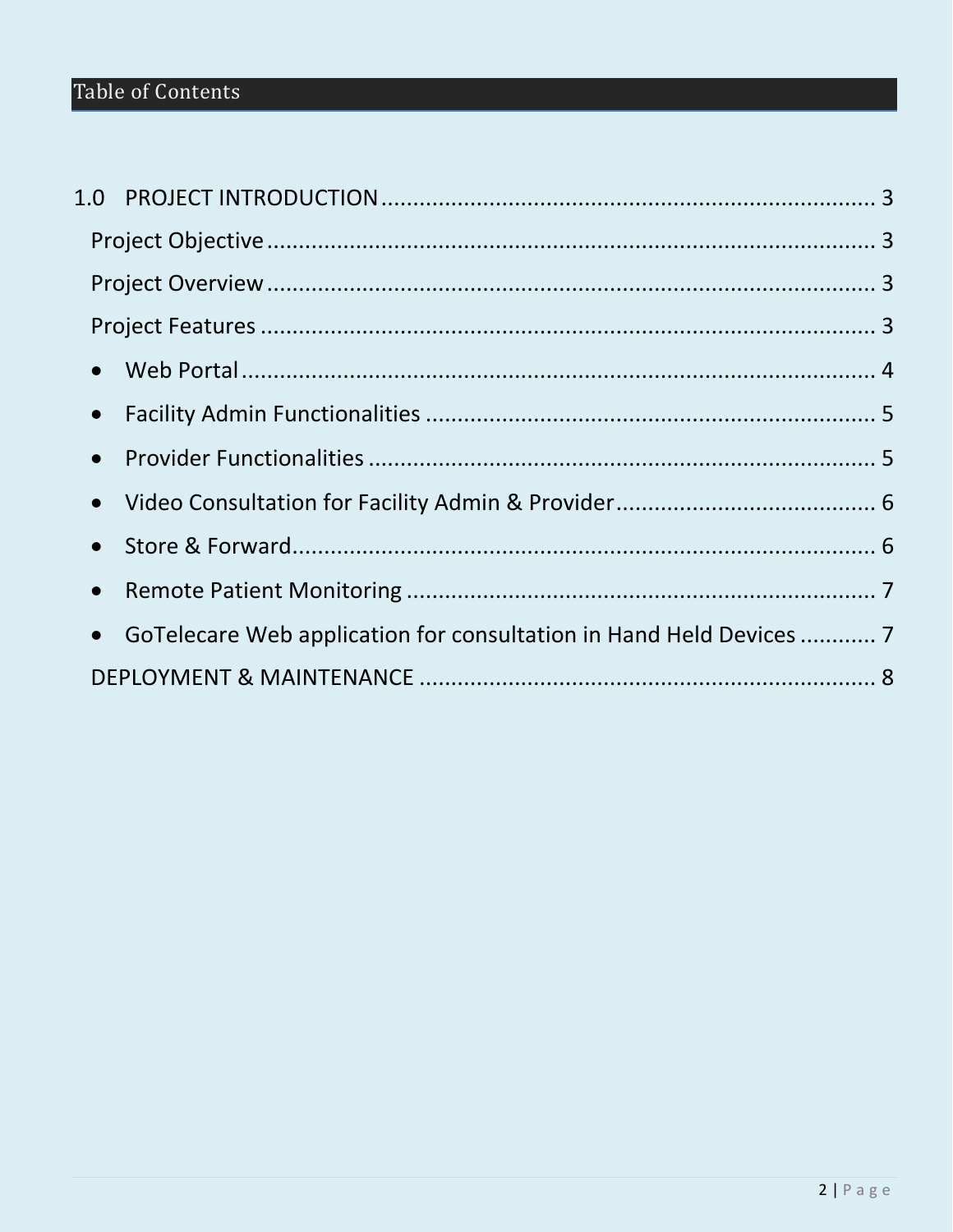# <span id="page-2-0"></span>1.0 PROJECT INTRODUCTION

#### <span id="page-2-1"></span>**Project Objective**

GoTelecare™ provides Tele Health consultations to patients through a dedicated network of medical professionals and medical care facilities.

The GoTelecare™ platform provides access to experienced medical Providers & healthcare professionals who aren't always conveniently located nearby. For patients in remote or medically underserved areas as well as for disabled, elderly or non-transportable patients, this platform promises to make all the difference in quality and continuity of care by providing access to medical consultations without travel.

The GoTelecare™ platform is intended to facilitate smooth & hassle free communication between providers and patients located in different types of Healthcare facilities overcoming the boundaries of geographical separation. As per CMS mandate, the platform facilitates a face to face video consultation between patients and providers as a core service offering.

The platform does not have EMR functionality but records some amount of data which is essential to the Providers to make an informed decision during the course of consultation.

#### <span id="page-2-2"></span>**Project Overview**

The GoTelecare program lets patients linked to Healthcare institutions and Facilities to avail consultations with Specialist medical Providers and allied healthcare professionals without the inconvenience of scheduling delays, high cost, and difficult travel over geographical distances. Our comprehensive solution gives you expert consultations through a state-of-the-art secure video conferencing system.

#### <span id="page-2-3"></span>**Project Features**

The main entities in the application are the Facility Admin of a Healthcare facility, the Provider linked to a Healthcare facility and Portal Admin.

The Facility Admin of a Healthcare facility can enroll and manage patients to their facility, mark facility availability timings, schedule consultations with a Provider linked to the facility, conduct and manage telemedicine consultations, view various Reports linked to consultations and a gamut of other services linked to consultations.

The Provider linked to a Healthcare facility can view and manage patient details of patients with whom he / she had consultations, mark availability timings, attend consultations with a patient linked to the facility, view various Reports linked to consultations and a gamut of other services linked to consultations.

The Portal Admin is in overall control of the portal and has access to all the controls and reports linked to the entire functioning of the Portal.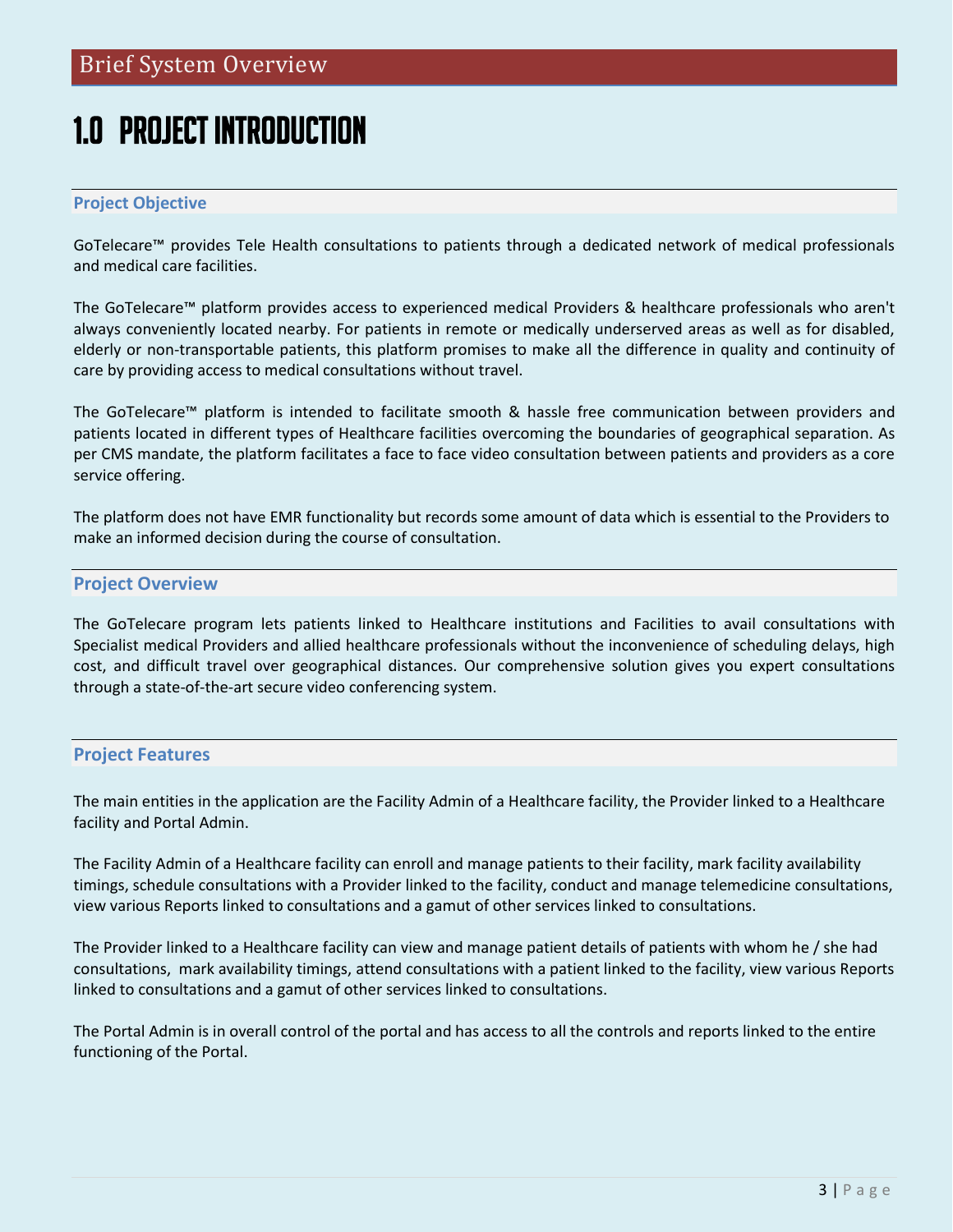<span id="page-3-0"></span>

We follow a B2B model where both facilities and providers can join the GoTelecare network.

A facility or healthcare institution has the option to register into the GoTelecare network and manage their own patients and conduct video & phone consultations for those patients with their in-network providers.

The providers can also register into the GoTelecare network and get linked to in-network facilities for attending phone & video consultations with patients linked to those facilities.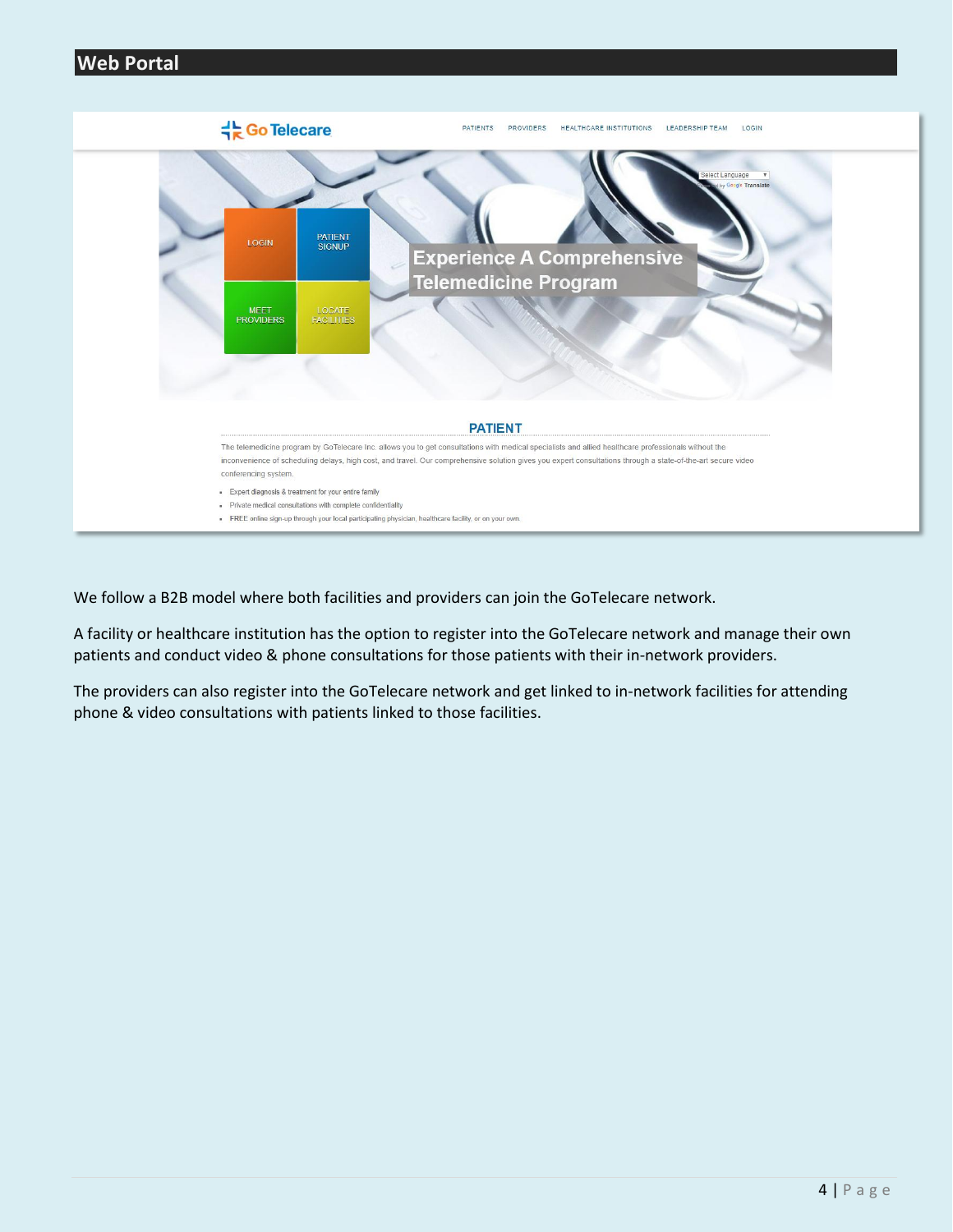## <span id="page-4-0"></span>**Facility Admin Functionalities**

#### **The major features available to the Facility Admin are: -**

- Login & Dashboard
- Video Consultation
- Urgent Connect
- Multi Way Consultation
- Requested Consultation List
- Confirmed Consultation List
- Completed Consultation List
- Cancelled Consultation List
- No-Show Consultation List
- Assign Consultation
- View Availability
- Mark Availability
- **Manage Users**
- **My Patients**
- FACILITY ADMIN PATIENT REGISTRATION
- Documents for Facility
- Update Profile
- Engagement Calendar
- File Box
- Messages
- Urgent Connect Requested List
- Urgent Connect Completed List
- Multi Way Consultation Requested List
- Multi Way Consultation Completed List

### <span id="page-4-1"></span>**Provider Functionalities**

#### **The major features available to the Providers are: -**

- Login & Dashboard
- Video Consultation
- Urgent Connect
- Multi Way Consultation
- Requested Consultation List
- Confirmed Consultation List
- Completed Consultation List
- SOAP Notes
- Cancelled Consultation List
- No-Show Consultation List
- Consultation Setup
- View Availability
- Mark Availability
- **My Patients**
- Documents for Provider
- Update Profile
- Engagement Calendar
- File Box
- Manage Soap Template
- Messages
- Urgent Connect Requested List
- Urgent Connect Completed List
- Multi Way Consultation Requested List
	- Multi Way Consultation Completed List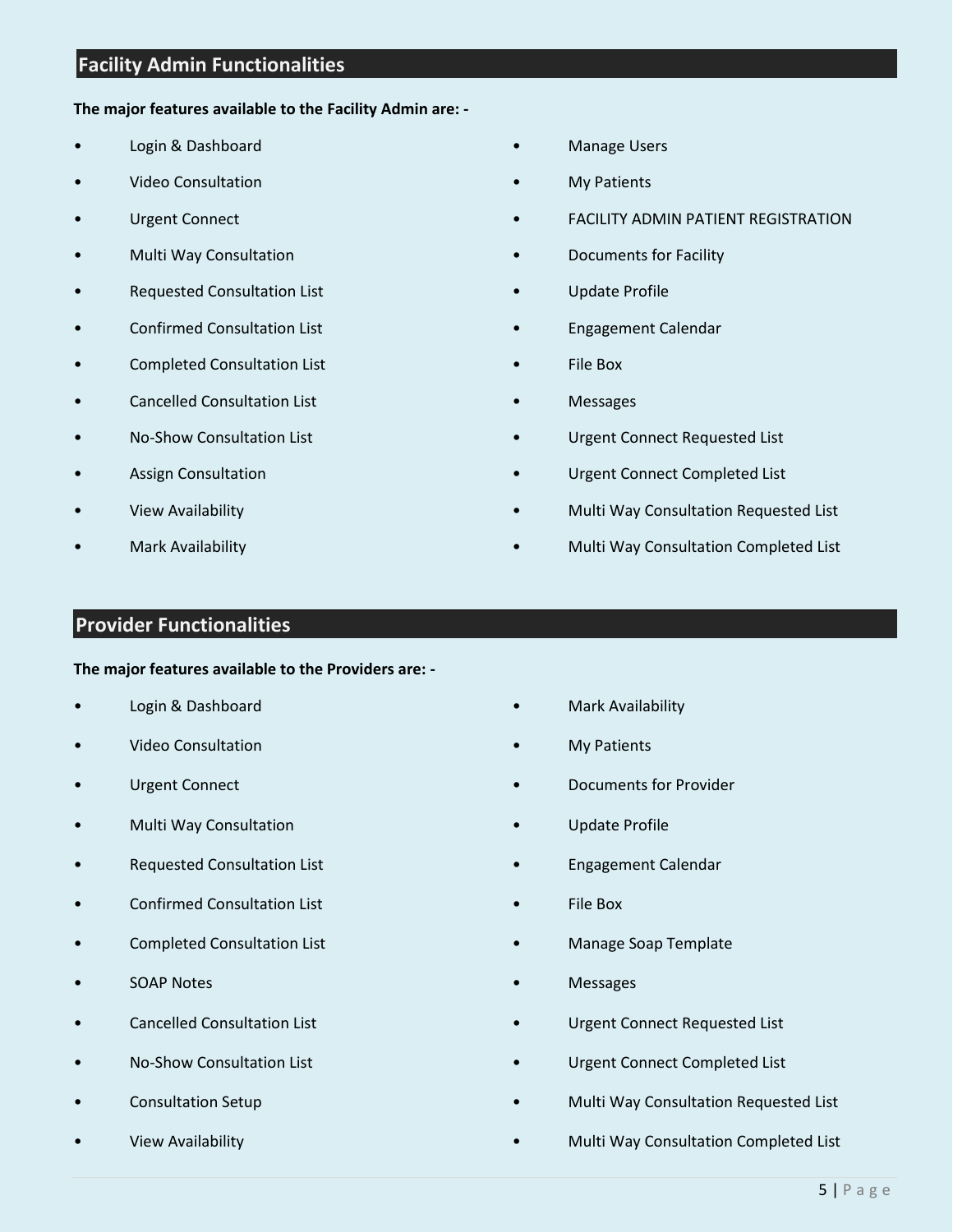## <span id="page-5-0"></span>**Video Consultation for Facility Admin & Provider**

The video consultation functionality provided in the platform is optimized for high availability, low bandwidth usage and high audio – video quality. The audio – video communication channel even has one redundancy to support backup in case of non – availability for some unforeseen reason for the Primary Video channel.

Apart from normal **scheduled consultations**, support is provided for Urgent Connect and Multi – Way consultations.

#### **Urgent Connect**

Urgent Connect is a type of consultation where the Provider and Facility Availability are not considered in case an urgent consultation is required and the consultation can be scheduled any time.

#### **Multi – Way Consultation**

The Multi Way Consultation is an extension of face to face Tele Health consultation where there is an opportunity to involve a care giver of the patient or a family member who wants to participate in the consultation but is somehow geographically separated from the patient at the moment of consultation. The third party user (care giver / patient family member) need not be a formal user of the platform and is invited by the facility admin during the course of consultation setup

## <span id="page-5-1"></span>**Store & Forward**

The GoTelecare platform will allow a facility administrator on behalf of patient to upload medical records (in form of image or PDF documents), pictures, video clips to be uploaded while requesting for a consultation with a specialist. The uploaded documents will be stored securely in a HIPAA & BAA compliant file repository which may be external to the platform. The uploaded medical records will be examined by the Telemedicine Network Provider/Specialist prior to the consultation in absence of the patient, to make a prior assessment of the medical case and enabling the real-time, face to face Tele Health consultation to be more precise and effective.

The consulting GoTelecare providers will be able to communicate and share their opinion through a secure channel within the platform on basis of the

medical records/evidences provided by patients provider for the purpose of diagnostic and therapeutic assistance in the care of patients and subsequent realtime face-to-face Tele Health consultation can be arranged with the consulting specialist for further diagnosis, assessment and action.

The store & forward functionality has been further extended to include the feature that the facility on behalf of the patient can upload documents, reports, notes images and short video clips related to the patient condition to be uploaded and saved on a secure location and then these are available to the provider prior to the consultation, to make an informed prior assessment of the medical case, thus enabling a more efficient and comprehensive assessment of the patient medical condition.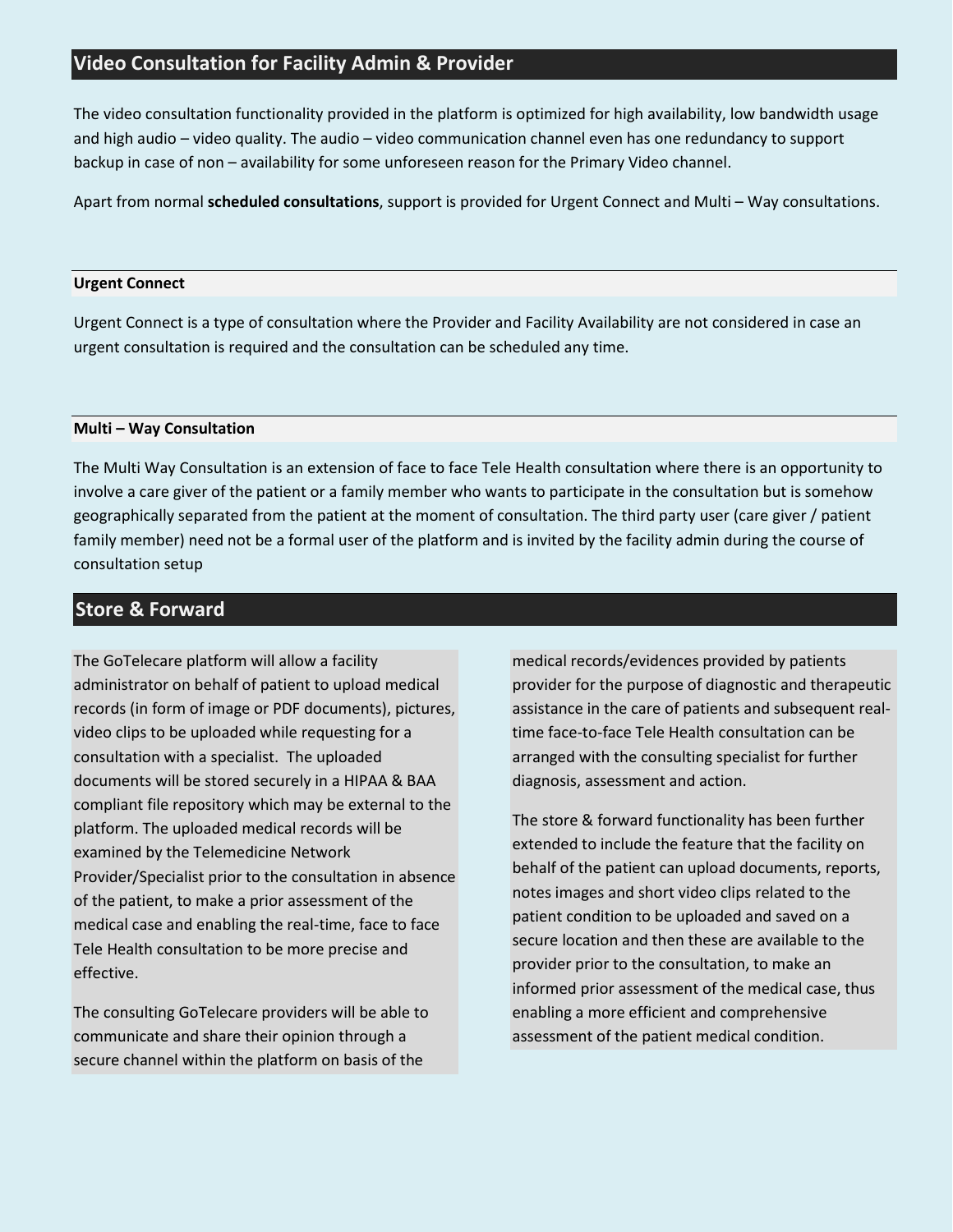## <span id="page-6-0"></span>**Remote Patient Monitoring**

To aid the provider in making even more informed decision for a patient condition, GoTelecare has a feature where a remote device with various attachments in conjunction with an Android phone and an installed GoTelecare APP can monitor the most important patient vitals like Blood Pressure, Blood Glucose, Temperature, SPO2 and EKG.

These monitored patient vitals are then transmitted and stored securely in the GoTelecare system and are available to the consulting provider (who has been allowed by the facility admin to monitor such data) to view the vitals prior to the consultation and thus make an even more informed assessment of the patient condition.

## <span id="page-6-1"></span>**GoTelecare Web application for consultation in Hand Held Devices**